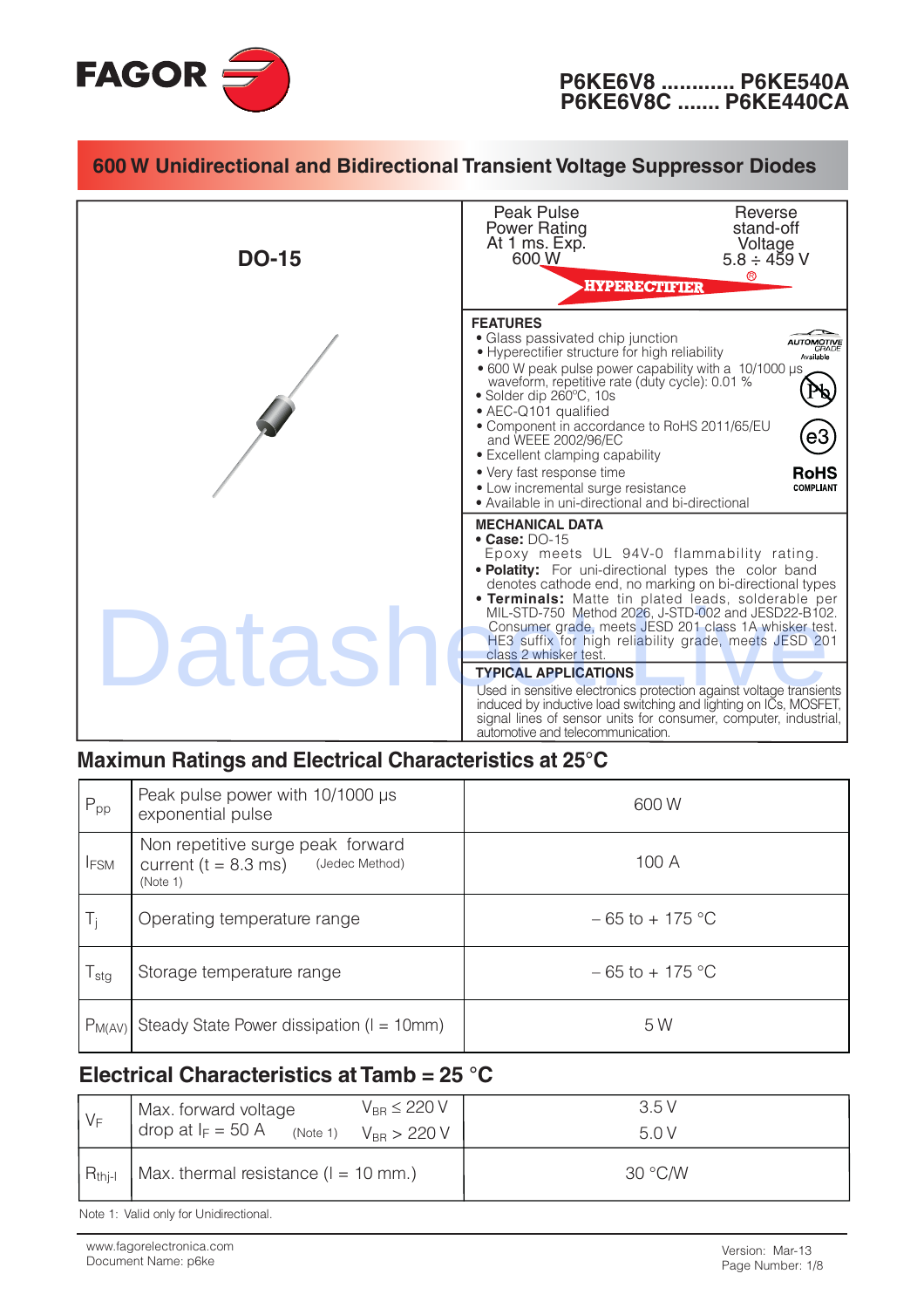

## **Ordering information**

| <b>PREFERRED P/N</b><br><b>PACKAGE CODE</b> |                                  | <b>DELIVERY MODE</b>       | <b>BASE QUANTITY</b> | <b>UNIT WEIGHT (g)</b> |
|---------------------------------------------|----------------------------------|----------------------------|----------------------|------------------------|
| P6KE47A AMP                                 | AMP                              | AMMO BOX                   | 4.000                | 0.378                  |
| P6KE47A TR                                  | ΤR<br>14" diameter tape and reel |                            | 4.000                | 0.378                  |
| P6KE47A HE3 AMP                             | <b>AMP</b><br>AMMO BOX           |                            | 4.000                | 0.378                  |
| P6KE47A HE3 TR                              | ΓR                               | 14" diameter tape and reel | 4.000                | 0.378                  |

#### Package Outline Dimensions: (mm) **DO-15**

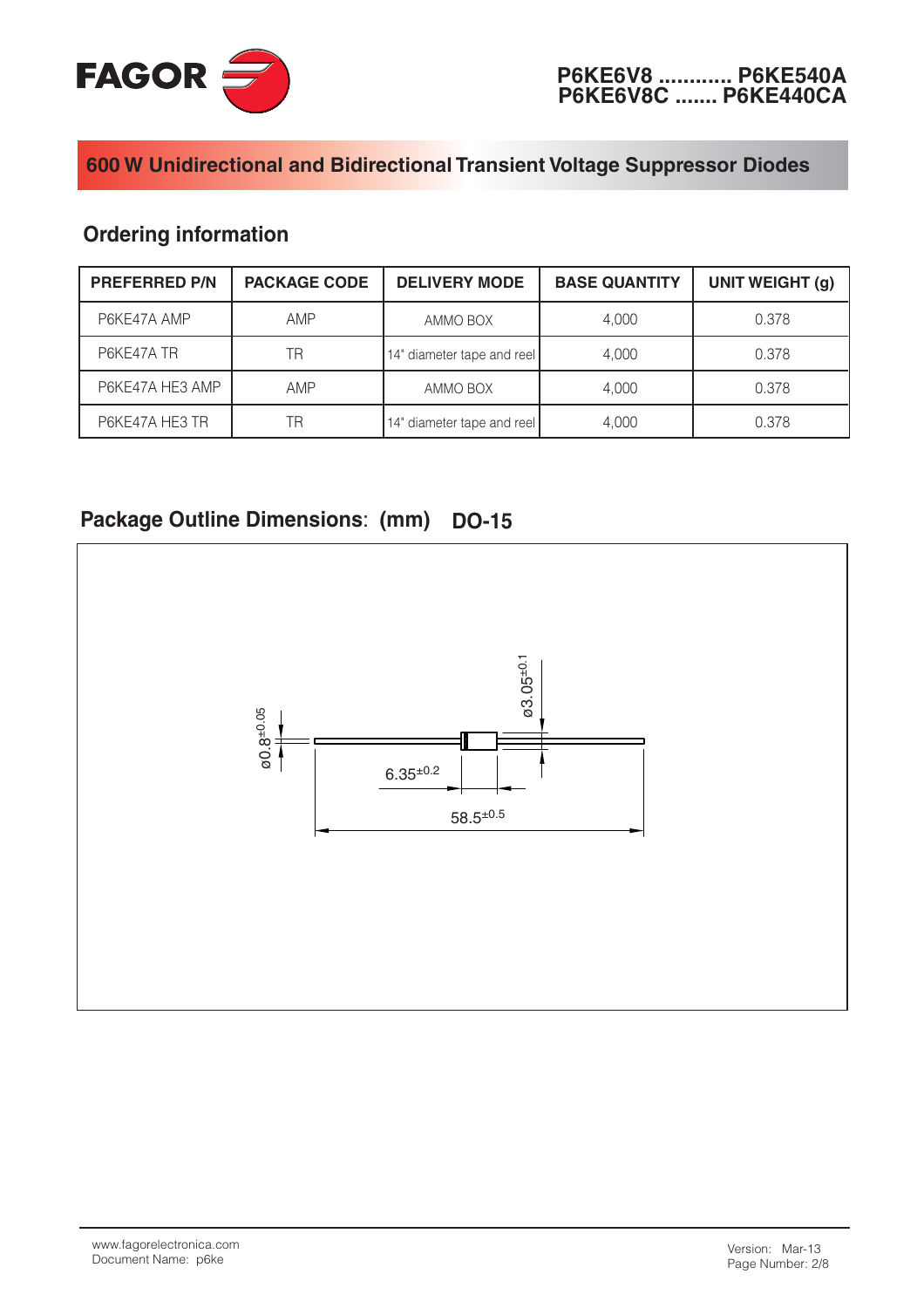

| <b>Type</b>    | Maximum Reverse<br>Leakage Current<br>V <sub>RM</sub><br>$I_{\rm RM}$<br>at |      | (1)<br><b>Breakdown Voltage</b><br>$V_{BR}$<br>at<br>(V) |                 |      | $I_R$        | Max. Clamping Voltage<br>at<br>$V_{CL}$<br>$I_{PP}$<br>max. 1 ms. Expo. |                 |
|----------------|-----------------------------------------------------------------------------|------|----------------------------------------------------------|-----------------|------|--------------|-------------------------------------------------------------------------|-----------------|
|                |                                                                             |      |                                                          |                 |      |              |                                                                         |                 |
| Unidirectional | $(\mu A)$                                                                   | (V)  | Min.                                                     | Nom.            | Max. | (mA)         | (V)                                                                     | (A)             |
| P6KE6V8        | 1000                                                                        | 5.50 | 6.12                                                     | 6.8             | 7.48 | 10           | 10.8                                                                    | 56              |
| P6KE6V8A       | 1000                                                                        | 5.80 | 6.45                                                     | 6.8             | 7.14 | 10           | 10.5                                                                    | 57              |
| P6KE7V5        | 500                                                                         | 6.05 | 6.75                                                     | 7.5             | 8.25 | 10           | 11.7                                                                    | 51              |
| P6KE7V5A       | 500                                                                         | 6.40 | 7.13                                                     | 7.5             | 7.88 | 10           | 11.3                                                                    | 53              |
| P6KE8V2        | 200                                                                         | 6.63 | 7.38                                                     | 8.2             | 9.02 | 10           | 12.5                                                                    | 48              |
| P6KE8V2A       | 200                                                                         | 7.02 | 7.79                                                     | 8.2             | 8.61 | 10           | 12.1                                                                    | 50              |
| P6KE9V1        | 50                                                                          | 7.37 | 8.19                                                     | 9.1             | 10.0 | $\mathbf{1}$ | 13.8                                                                    | 44              |
| P6KE9V1A       | 50                                                                          | 7.78 | 8.65                                                     | 9.1             | 9.55 | 1            | 13.4                                                                    | 45              |
| <b>P6KE10</b>  | 10                                                                          | 8.10 | 9.00                                                     | 10              | 11.0 | 1            | 15.0                                                                    | 40              |
| <b>P6KE10A</b> | 10                                                                          | 8.55 | 9.50                                                     | 10              | 10.5 | 1            | 14.5                                                                    | 41              |
| <b>P6KE11</b>  | $\overline{5}$                                                              | 8.92 | 9.90                                                     | 11              | 12.1 | 1            | 16.2                                                                    | $\overline{37}$ |
| P6KE11A        | $\overline{5}$                                                              | 9.40 | 10.5                                                     | 11              | 11.6 | $\mathbf{1}$ | 15.6                                                                    | 38              |
| <b>P6KE12</b>  | $\overline{5}$                                                              | 9.72 | 10.8                                                     | $\overline{12}$ | 13.2 | 1            | 17.3                                                                    | 35              |
| P6KE12A        | 5                                                                           | 10.2 | 11.4                                                     | 12              | 12.6 | 1            | 16.7                                                                    | 36              |
| <b>P6KE13</b>  | 5                                                                           | 10.5 | 11.7                                                     | 13              | 14.3 | 1            | 19.0                                                                    | 32              |
| P6KE13A        | $\overline{5}$                                                              | 11.1 | 12.4                                                     | 13              | 13.7 | 1            | 18.2                                                                    | 33              |
| <b>P6KE15</b>  | $\mathbf{1}$                                                                | 12.1 | 13.5                                                     | 15              | 16.5 | 1            | 22.0                                                                    | 27              |
| P6KE15A        | 1                                                                           | 12.8 | 14.3                                                     | $\overline{15}$ | 15.8 | 1            | 21.2                                                                    | 28              |
| <b>P6KE16</b>  | 1                                                                           | 12.9 | 14.4                                                     | 16              | 17.6 | 1            | 23.5                                                                    | $\overline{26}$ |
| P6KE16A        | 1                                                                           | 13.6 | 15.2                                                     | 16              | 16.8 | 1            | 22.5                                                                    | 27              |
| <b>P6KE18</b>  | 1                                                                           | 14.5 | 16.2                                                     | 18              | 19.8 | 1            | 26.5                                                                    | 23              |
| P6KE18A        | 1                                                                           | 15.3 | 17.1                                                     | 18              | 18.9 | 1            | 25.5                                                                    | 24              |
| <b>P6KE20</b>  | 1                                                                           | 16.2 | 18.0                                                     | 20              | 22.0 | 1            | 29.1                                                                    | 21              |
| P6KE20A        | 1                                                                           | 17.1 | 19.0                                                     | 20              | 21.0 | 1            | 27.7                                                                    | 22              |
| <b>P6KE22</b>  | $\mathbf{1}$                                                                | 17.8 | 19.8                                                     | 22              | 24.2 | $\mathbf{1}$ | 31.9                                                                    | 19              |
| P6KE22A        | 1                                                                           | 18.8 | 20.9                                                     | 22              | 23.1 | $\mathbf{1}$ | 30.6                                                                    | 20              |
| <b>P6KE24</b>  | 1                                                                           | 19.4 | 21.6                                                     | 24              | 26.4 | $\mathbf{1}$ | 34.7                                                                    | 17              |
| P6KE24A        | 1                                                                           | 20.5 | 22.8                                                     | 24              | 25.2 | $\mathbf{1}$ | 33.2                                                                    | 18              |
| <b>P6KE27</b>  | 1                                                                           | 21.8 | $\overline{2}4.3$                                        | 27              | 29.7 | $\mathbf{1}$ | 39.1                                                                    | 15              |
| P6KE27A        | 1                                                                           | 23.1 | 25.7                                                     | 27              | 28.4 | $\mathbf{1}$ | 37.5                                                                    | 16              |
| <b>P6KE30</b>  | 1                                                                           | 24.3 | 27.0                                                     | 30              | 33.0 | $\mathbf{1}$ | 43.5                                                                    | 14              |
| P6KE30A        | 1                                                                           | 25.6 | 28.5                                                     | $\overline{30}$ | 31.5 | 1            | 41.4                                                                    | 14.4            |
| <b>P6KE33</b>  | 1                                                                           | 26.8 | 29.7                                                     | 33              | 36.3 | 1            | 47.7                                                                    | 12.6            |
| P6KE33A        | 1.                                                                          | 28.2 | 31.4                                                     | 33              | 34.7 | 1            | 45.7                                                                    | 13.2            |
| P6KE36         | 1                                                                           | 29.1 | 32.4                                                     | 36              | 39.6 | 1            | 52.0                                                                    | 11.6            |
| P6KE36A        | 1                                                                           | 30.8 | 34.2                                                     | 36              | 37.8 | 1            | 49.9                                                                    | 12 <sup>2</sup> |
| <b>P6KE39</b>  | 1                                                                           | 31.6 | 35.1                                                     | 39              | 42.9 | 1            | 56.4                                                                    | 10.6            |
| P6KE39A        | 1                                                                           | 33.3 | 37.1                                                     | 39              | 41.0 | 1            | 53.9                                                                    | 11.2            |
| <b>P6KE43</b>  | 1                                                                           | 34.8 | 38.7                                                     | 43              | 47.3 | 1            | 61.9                                                                    | 9.6             |
| P6KE43A        | 1                                                                           | 36.8 | 40.9                                                     | 43              | 45.2 | 1            | 59.3                                                                    | 10.1            |
| <b>P6KE47</b>  | $\mathbf{1}$                                                                | 38.1 | 42.3                                                     | 47              | 51.7 | 1            | 67.8                                                                    | 8.9             |
| P6KE47A        | 1                                                                           | 40.2 | 44.7                                                     | 47              | 49.4 | 1            | 64.8                                                                    | 9.3             |
| <b>P6KE51</b>  | 1                                                                           | 41.3 | 45.9                                                     | 51              | 56.1 | 1            | 73.5                                                                    | 8.2             |
| P6KE51A        | 1                                                                           | 43.6 | 48.5                                                     | 51              | 53.6 | 1            | 70.1                                                                    | 8.6             |

(1) Tested with pulses.

Pulse test: tp  $\leq$  50 ms;  $\delta$  < 2%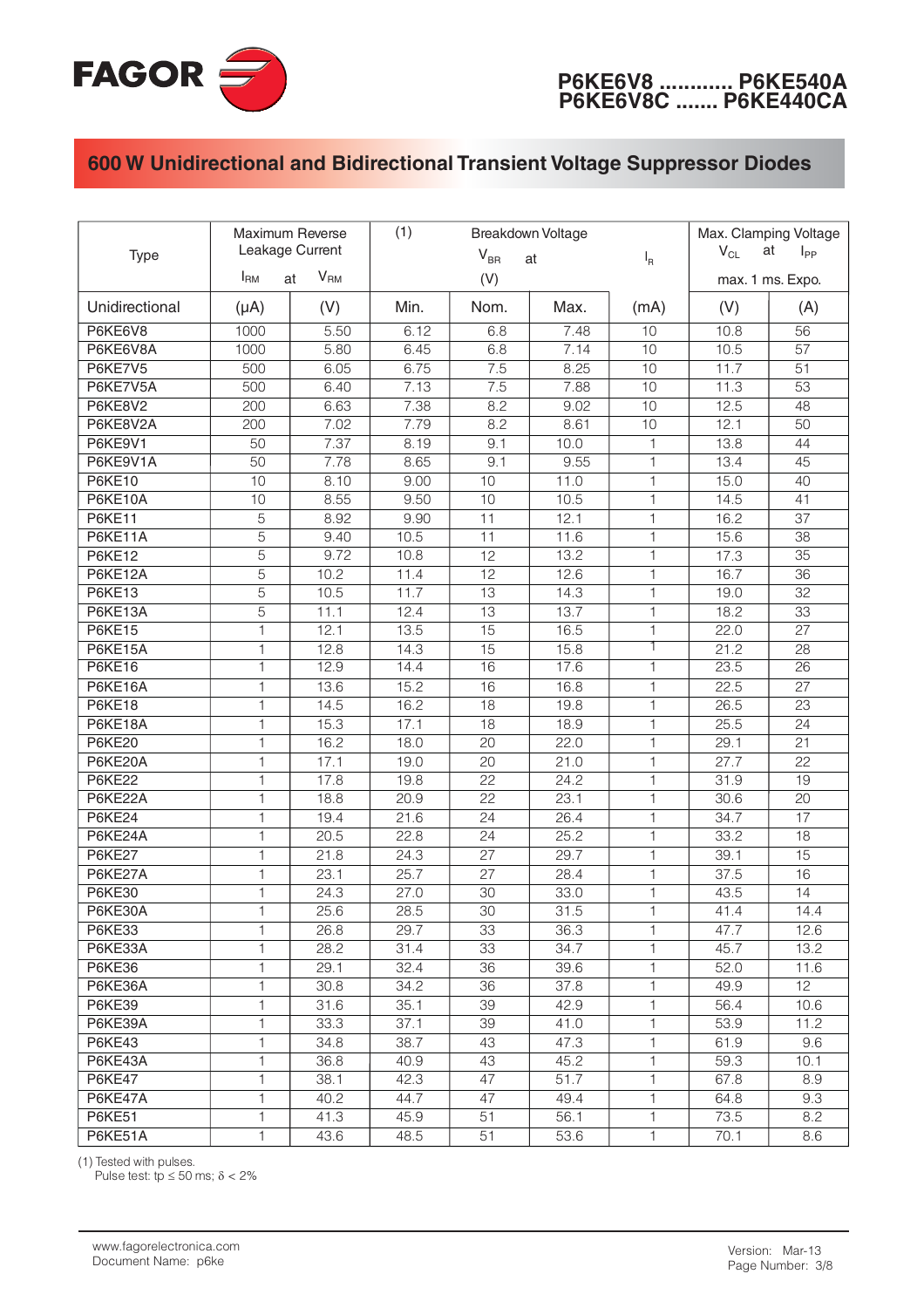

|                            | Maximum Reverse<br>Leakage Current    |            | (1)            | Breakdown Voltage | Max. Clamping Voltage<br>at |              |            |                  |
|----------------------------|---------------------------------------|------------|----------------|-------------------|-----------------------------|--------------|------------|------------------|
| <b>Type</b>                |                                       |            | $V_{BR}$<br>at |                   |                             | $I_R$        | $V_{CL}$   | $I_{PP}$         |
|                            | V <sub>RM</sub><br>$I_{\rm RM}$<br>at |            | (V)            |                   |                             |              |            | max. 1 ms. Expo. |
| Unidirectional             | $(\mu A)$                             | (V)        | Min.           | Nom.              | Max.                        | (mA)         | (V)        | (A)              |
| <b>P6KE56</b>              | 1                                     | 45.4       | 50.4           | 56                | 61.6                        | 1            | 80.5       | 7.4              |
| P6KE56A                    | 1                                     | 47.8       | 53.2           | 56                | 58.8                        | $\mathbf{1}$ | 77.0       | 7.8              |
| <b>P6KE62</b>              | 1                                     | 50.2       | 55.8           | 62                | 68.2                        | $\mathbf{1}$ | 89.0       | 6.8              |
| P6KE62A                    | 1                                     | 53.0       | 58.9           | 62                | 65.1                        | $\mathbf{1}$ | 85.0       | 7.1              |
| <b>P6KE68</b>              | 1                                     | 55.1       | 61.2           | 68                | 74.8                        | $\mathbf{1}$ | 98.0       | 6.1              |
| P6KE68A                    | 1                                     | 58.1       | 64.6           | 68                | 71.4                        | $\mathbf{1}$ | 92.0       | 6.5              |
| <b>P6KE75</b>              | 1                                     | 60.7       | 67.5           | 75                | 82.5                        | 1            | 108        | 5.5              |
| P6KE75A                    | 1                                     | 64.1       | 71.3           | 75                | 78.8                        | $\mathbf{1}$ | 103        | 5.8              |
| <b>P6KE82</b>              | 1                                     | 66.4       | 73.8           | 82                | 90.2                        | 1            | 118        | 5.1              |
| P6KE82A                    | 1                                     | 70.1       | 77.9           | 82                | 86.1                        | 1            | 113        | 5.3              |
| <b>P6KE91</b>              | 1                                     | 73.7       | 81.9           | 91                | 100                         | 1            | 131        | 4.5              |
| P6KE91A                    | 1                                     | 77.8       | 86.5           | 91                | 95.5                        | 1            | 125        | 4.8              |
| P6KE100                    | 1                                     | 81.0       | 90.0           | 100               | 110                         | 1            | 144        | 4.2              |
| <b>P6KE100A</b>            | 1                                     | 85.5       | 95.0           | 100               | 105                         | 1            | 137        | 4.4              |
| <b>P6KE110</b>             | 1                                     | 89.2       | 99.0           | 110               | 121                         | $\mathbf{1}$ | 158        | 3.8              |
| <b>P6KE110A</b>            | 1                                     | 94.0       | 105            | 110               | 116                         | $\mathbf{1}$ | 152        | 4.0              |
| P6KE120                    | 1                                     | 97.2       | 108            | 120               | 132                         | $\mathbf{1}$ | 173        | 3.5              |
| P6KE120A                   | 1                                     | 102        | 114            | 120               | 126                         | 1            | 165        | 3.6              |
| P6KE130                    | 1                                     | 105        | 117            | 130               | 143                         | 1            | 187        | 3.2              |
| P6KE130A                   | 1                                     | 111        | 124            | 130               | 137                         | 1            | 179        | 3.3              |
| <b>P6KE150</b>             | 1                                     | 121        | 135            | 150               | 165                         | 1            | 215        | 2.8              |
| <b>P6KE150A</b>            | 1                                     | 128        | 143            | 150               | 158                         | 1            | 207        | 2.9              |
| <b>P6KE160</b>             | 1                                     | 130        | 144            | 160               | 176                         | 1            | 230        | 2.6              |
| P6KE160A                   | 1                                     | 136        | 152            | 160               | 168                         | 1            | 219        | 2.7              |
| P6KE170                    | 1                                     | 138        | 153            | 170               | 187                         | 1            | 244        | 2.5              |
| <b>P6KE170A</b>            | 1                                     | 145        | 162            | 170               | 179                         | 1            | 234        | 2.6              |
| P6KE180                    | 1                                     | 146        | 162            | 180               | 198                         | 1            | 258        | 2.3              |
| <b>P6KE180A</b>            | 1                                     | 154        | 171            | 180               | 189                         | 1            | 246        | 2.4              |
| <b>P6KE200</b>             | 1                                     | 162        | 180            | 200               | 220                         | 1            | 287        | 2.1              |
| <b>P6KE200A</b>            | 1                                     | 171        | 190            | 200               | 210                         | 1            | 274        | 2.2              |
| <b>P6KE220</b>             | 1                                     | 175        | 198            | 220               | 242                         | 1            | 344        | 1.75             |
| <b>P6KE220A</b>            | $\mathbf{1}$                          | 185        | 209            | 220               | 231                         | $\mathbf{1}$ | 328        | 1.83             |
| P6KE250                    | 1                                     | 202        | 225            | 250               | 275                         | $\mathbf{1}$ | 360        | 1.67             |
| <b>P6KE250A</b>            | 1<br>1                                | 214        | 237            | 250               | 263                         | 1            | 344        | 1.75             |
| P6KE300<br><b>P6KE300A</b> | 1                                     | 243        | 270            | 300               | 330                         | 1<br>1       | 430        | 1.40             |
| P6KE320                    | 1                                     | 256<br>259 | 285<br>288     | 300<br>320        | 315<br>352                  | 1            | 414<br>457 | 1.45<br>1.32     |
| P6KE320A                   | 1                                     | 273        | 304            |                   | 336                         | 1            | 438        |                  |
| P6KE350                    | 1                                     | 284        |                | 320               | 385                         | 1            | 504        | 1.6<br>1.20      |
| <b>P6KE350A</b>            | 1                                     |            | 315<br>332     | 350               |                             | 1            | 482        |                  |
| P6KE400                    | 1                                     | 300<br>324 | 360            | 350<br>400        | 368<br>440                  | 1            | 574        | 1.25<br>1.05     |
| <b>P6KE400A</b>            | 1                                     | 342        | 380            | 400               | 420                         | 1            | 548        |                  |
| P6KE440                    | 1                                     | 356        | 396            | 440               | 484                         | 1            | 631        | 1.10<br>0.95     |
| <b>P6KE440A</b>            | 1                                     | 376        | 418            | 440               | 462                         | 1            | 602        | 1.0              |
| P6KE480                    | 1                                     | 389        | 432            | 480               | 528                         | 1            | 686        | 0.88             |
| <b>P6KE480A</b>            | 1                                     | 408        | 456            | 480               | 504                         | 1            | 658        | 0.91             |
| P6KE510                    | 1                                     | 413        | 459            | 510               | 561                         | 1            | 729        | 0.82             |
| <b>P6KE510A</b>            | 1                                     | 434        | 485            | 510               | 535                         | 1            | 698        | 0.86             |
|                            |                                       |            |                |                   |                             |              |            |                  |
| P6KE540                    | 1                                     | 437        | 486            | 540               | 594                         | 1            | 772        | 0.78             |
| <b>P6KE540A</b>            | 1                                     | 459        | 513            | 540               | 567                         | 1            | 740        | 0.81             |

(1) Tested with pulses.

Pulse test: tp  $\leq$  50 ms;  $\delta$  < 2%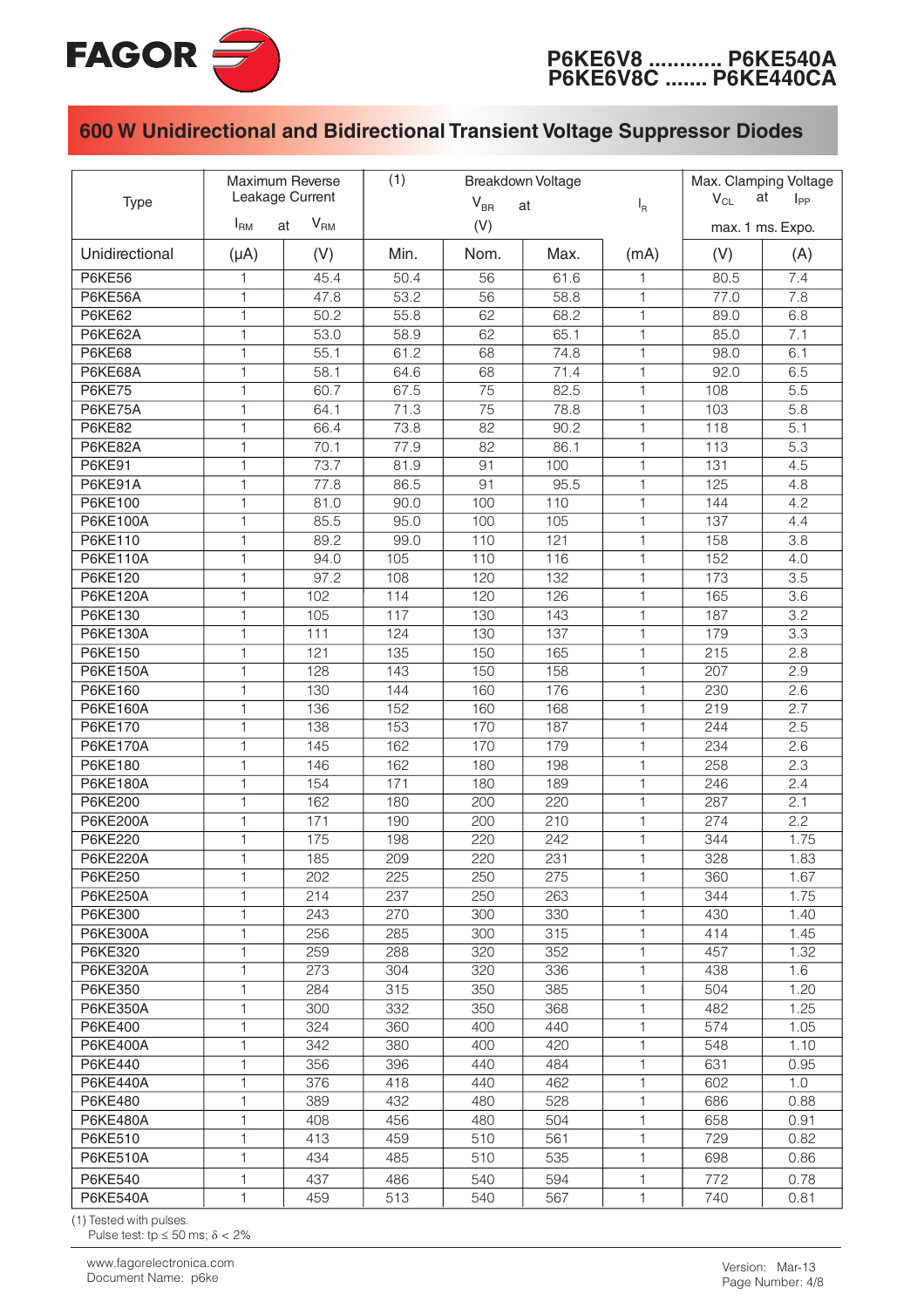

| <b>Type</b>          | Maximum Reverse<br>Leakage Current    |      | (1)<br>Breakdown Voltage<br>$V_{BR}$<br>at |                 |      | $I_R$        | Max. Clamping Voltage<br>$V_{CL}$<br>at<br>$I_{PP}$<br>max. 1 ms. Expo. |                 |
|----------------------|---------------------------------------|------|--------------------------------------------|-----------------|------|--------------|-------------------------------------------------------------------------|-----------------|
|                      | V <sub>RM</sub><br>$I_{\rm RM}$<br>at |      | (V)                                        |                 |      |              |                                                                         |                 |
| <b>Bidirectional</b> | $(\mu A)$                             | (V)  | Min.                                       | Nom.            | Max. | (mA)         | (V)                                                                     | (A)             |
| P6KE6V8C             | 1000                                  | 5.50 | 6.12                                       | 6.8             | 7.48 | 10           | 10.8                                                                    | 56              |
| P6KE6V8CA            | 1000                                  | 5.80 | 6.45                                       | 6.8             | 7.14 | 10           | 10.5                                                                    | 57              |
| P6KE7V5C             | 500                                   | 6.05 | 6.75                                       | 7.5             | 8.25 | 10           | 11.7                                                                    | 51              |
| P6KE7V5CA            | 500                                   | 6.40 | 7.13                                       | 7.5             | 7.88 | 10           | 11.3                                                                    | $\overline{53}$ |
| P6KE8V2C             | 200                                   | 6.63 | 7.38                                       | 8.2             | 9.02 | 10           | 12.5                                                                    | 48              |
| P6KE8V2CA            | 200                                   | 7.02 | 7.79                                       | 8.2             | 8.61 | 10           | 12.1                                                                    | 50              |
| P6KE9V1C50           | $\overline{50}$                       | 7.37 | 8.19                                       | 9.1             | 10.0 | $\mathbf{1}$ | 13.8                                                                    | 44              |
| P6KE9V1CA            | $\overline{50}$                       | 7.78 | 8.65                                       | 9.1             | 9.55 | $\mathbf{1}$ | 13.4                                                                    | 45              |
| <b>P6KE10C</b>       | 10                                    | 8.10 | 9.00                                       | 10              | 11.0 | 1            | 15.0                                                                    | 40              |
| P6KE10CA             | 10                                    | 8.55 | 9.50                                       | 10              | 10.5 | 1            | 14.5                                                                    | 41              |
| P6KE11C              | $\overline{5}$                        | 8.92 | 9.90                                       | 11              | 12.1 | 1            | 16.2                                                                    | $\overline{37}$ |
| P6KE11CA             | $\overline{5}$                        | 9.40 | 10.5                                       | 11              | 11.6 | 1            | 15.6                                                                    | $\overline{38}$ |
| <b>P6KE12C</b>       | $\overline{5}$                        | 9.72 | 10.8                                       | $\overline{12}$ | 13.2 | 1            | 17.3                                                                    | $\overline{35}$ |
| P6KE12CA             | 5                                     | 10.2 | 11.4                                       | 12              | 12.6 | 1            | 16.7                                                                    | 36              |
| P6KE13C              | 5                                     | 10.5 | 11.7                                       | 13              | 14.3 | 1            | 19.0                                                                    | 32              |
| P6KE13CA             | 5                                     | 11.1 | 12.4                                       | 13              | 13.7 | 1            | 18.2                                                                    | 33              |
| <b>P6KE15C</b>       | $\mathbf{1}$                          | 12.1 | 13.5                                       | 15              | 16.5 | 1            | 22.0                                                                    | 27              |
| P6KE15CA             | $\mathbf{1}$                          | 12.8 | 14.3                                       | 15              | 15.8 | 1            | 21.2                                                                    | 28              |
| <b>P6KE16C</b>       | 1                                     | 12.9 | 14.4                                       | 16              | 17.6 | 1            | 23.5                                                                    | $\overline{26}$ |
| P6KE16CA             | 1                                     | 13.6 | 15.2                                       | 16              | 16.8 | 1            | 22.5                                                                    | $\overline{27}$ |
| <b>P6KE18C</b>       | 1                                     | 14.5 | 16.2                                       | $\overline{18}$ | 19.8 | $\mathbf{1}$ | 26.5                                                                    | $\overline{23}$ |
| P6KE18CA             | $\mathbf{1}$                          | 15.3 | 17.1                                       | 18              | 18.9 | $\mathbf{1}$ | 25.5                                                                    | 24              |
| <b>P6KE20C</b>       | $\mathbf{1}$                          | 16.2 | 18.0                                       | 20              | 22.0 | $\mathbf{1}$ | 29.1                                                                    | 21              |
| P6KE20CA             | $\mathbf{1}$                          | 17.1 | 19.0                                       | 20              | 21.0 | $\mathbf{1}$ | 27.7                                                                    | 22              |
| <b>P6KE22C</b>       | $\mathbf{1}$                          | 17.8 | 19.8                                       | 22              | 24.2 | $\mathbf{1}$ | 31.9                                                                    | 19              |
| P6KE22CA             | $\mathbf{1}$                          | 18.8 | 20.9                                       | $\overline{22}$ | 23.1 | $\mathbf{1}$ | 30.6                                                                    | $\overline{20}$ |
| P6KE24C              | $\mathbf{1}$                          | 19.4 | 21.6                                       | $\overline{24}$ | 26.4 | $\mathbf{1}$ | 34.7                                                                    | 17              |
| P6KE24CA             | $\mathbf{1}$                          | 20.5 | 22.8                                       | 24              | 25.2 | $\mathbf{1}$ | 33.2                                                                    | 18              |
| P6KE27C              | $\mathbf{1}$                          | 21.8 | 24.3                                       | 27              | 29.7 | $\mathbf{1}$ | 39.1                                                                    | 15              |
| P6KE27CA             | $\mathbf{1}$                          | 23.1 | 25.7                                       | 27              | 28.4 | $\mathbf{1}$ | 37.5                                                                    | 16              |
| <b>P6KE30C</b>       | $\mathbf{1}$                          | 24.3 | 27.0                                       | 30              | 33.0 | $\mathbf{1}$ | 43.5                                                                    | 14              |
| P6KE30CA             | 1                                     | 25.6 | 28.5                                       | $\overline{30}$ | 31.5 | 1            | 41.4                                                                    | 14.4            |
| P6KE33C              | 1                                     | 26.8 | 29.7                                       | 33              | 36.3 | 1            | 47.7                                                                    | 12.6            |
| P6KE33CA             | 1                                     | 28.2 | 31.4                                       | 33              | 34.7 | 1            | 45.7                                                                    | 13.2            |
| P6KE36C              | 1                                     | 29.1 | 32.4                                       | 36              | 39.6 | 1            | 52.0                                                                    | 11.6            |
| P6KE36CA             | 1                                     | 30.8 | 34.2                                       | 36              | 37.8 | 1            | 49.9                                                                    | 12              |
| P6KE39C              | 1                                     | 31.6 | 35.1                                       | 39              | 42.9 | 1            | 56.4                                                                    | 10.6            |
| P6KE39CA             | 1                                     | 33.3 | 37.1                                       | 39              | 41.0 | 1            | 53.9                                                                    | 11.2            |
| P6KE43C              | 1                                     | 34.8 | 38.7                                       | 43              | 47.3 | 1            | 61.9                                                                    | 9.6             |
| P6KE43CA             | 1                                     | 36.8 | 40.9                                       | 43              | 45.2 | 1            | 59.3                                                                    | 10.1            |
| P6KE47C              | 1                                     | 38.1 | 42.3                                       | 47              | 51.7 | 1            | 67.8                                                                    | 8.9             |
| P6KE47CA             | 1                                     | 40.2 | 44.7                                       | 47              | 49.4 | 1            | 64.8                                                                    | 9.3             |
| P6KE51C              | 1                                     | 41.3 | 45.9                                       | 51              | 56.1 | 1            | 73.5                                                                    | 8.2             |
| P6KE51CA             | 1                                     | 43.6 | 48.5                                       | 51              | 53.6 | 1            | 70.1                                                                    | 8.6             |

(1) Tested with pulses.<br>Pulse test: tp  $\leq$  50 ms;  $\delta$  < 2%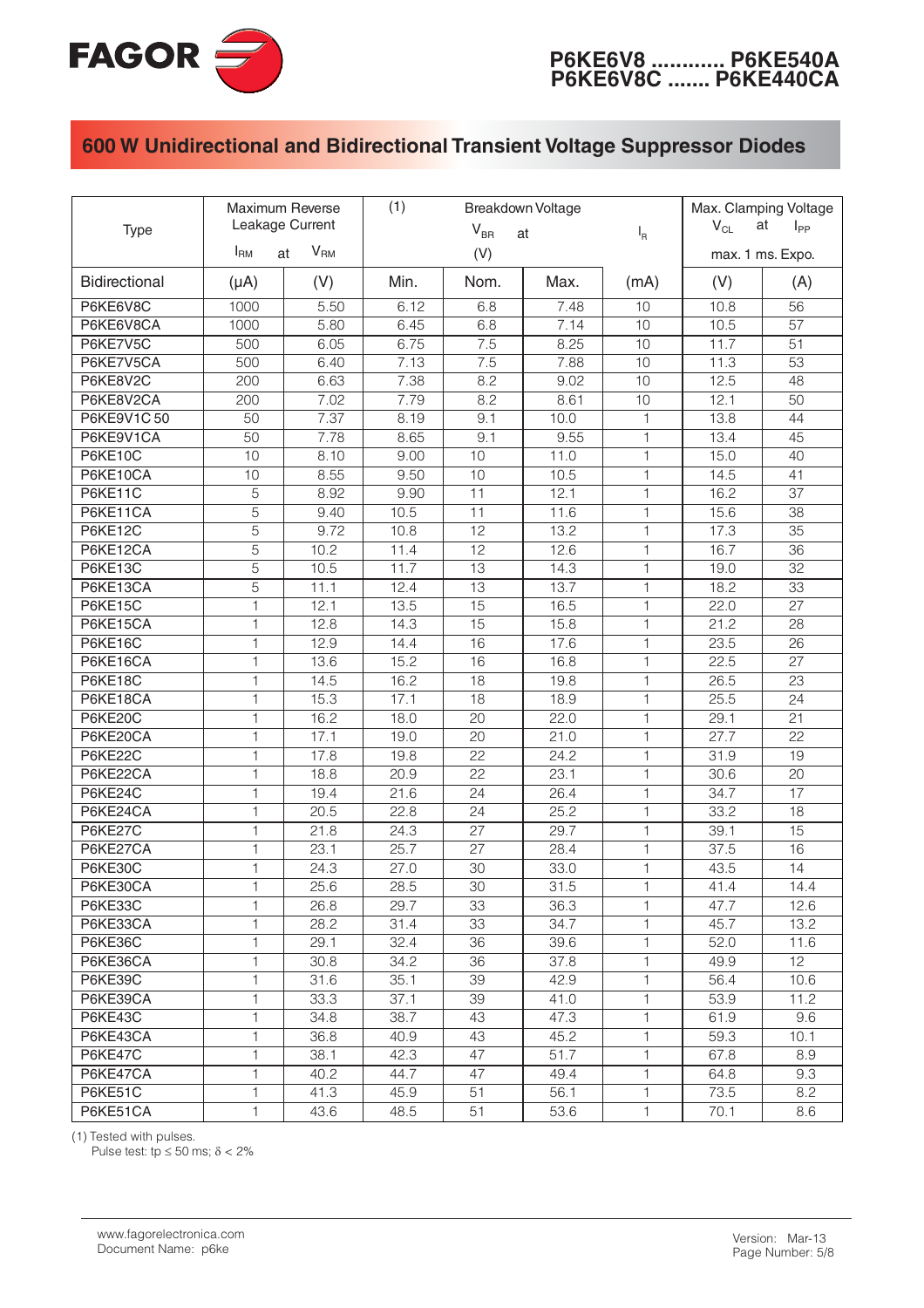

| Type                 | Maximum Reverse<br>Leakage Current<br>$V_{\mathsf{RM}}$<br>$I_{\rm RM}$<br>at |      | (1)<br>Breakdown Voltage<br>$V_{BR}$<br>at<br>(V) |      |      | $I_R$ | Max. Clamping Voltage<br>at<br>$V_{CL}$<br>$I_{PP}$<br>max. 1 ms. Expo. |                  |
|----------------------|-------------------------------------------------------------------------------|------|---------------------------------------------------|------|------|-------|-------------------------------------------------------------------------|------------------|
|                      |                                                                               |      |                                                   |      |      |       |                                                                         |                  |
| <b>Bidirectional</b> | $(\mu A)$                                                                     | (V)  | Min.                                              | Nom. | Max. | (mA)  | (V)                                                                     | (A)              |
| <b>P6KE56C</b>       | 1                                                                             | 45.4 | 50.4                                              | 56   | 61.6 | 1     | 80.5                                                                    | 7.4              |
| P6KE56CA             | 1                                                                             | 47.8 | 53.2                                              | 56   | 58.8 | 1     | 77.0                                                                    | 7.8              |
| <b>P6KE62C</b>       | 1                                                                             | 50.2 | 55.8                                              | 62   | 68.2 | 1     | 89.0                                                                    | 6.8              |
| P6KE62CA             | $\mathbf{1}$                                                                  | 53.0 | 58.9                                              | 62   | 65.1 | 1     | 85.0                                                                    | 7.1              |
| P6KE68C              | $\mathbf{1}$                                                                  | 55.1 | 61.2                                              | 68   | 74.8 | 1     | 98.0                                                                    | 6.1              |
| P6KE68CA             | $\mathbf{1}$                                                                  | 58.1 | 64.6                                              | 68   | 71.4 | 1     | 92.0                                                                    | 6.5              |
| P6KE75C              | $\mathbf{1}$                                                                  | 60.7 | 67.5                                              | 75   | 82.5 | 1     | 108                                                                     | 5.5              |
| P6KE75CA             | $\mathbf{1}$                                                                  | 64.1 | 71.3                                              | 75   | 78.8 | 1     | 103                                                                     | 5.8              |
| <b>P6KE82C</b>       | $\mathbf{1}$                                                                  | 66.4 | 73.8                                              | 82   | 90.2 | 1     | 118                                                                     | 5.1              |
| P6KE82CA             | $\mathbf{1}$                                                                  | 70.1 | 77.9                                              | 82   | 86.1 | 1     | 113                                                                     | $\overline{5.3}$ |
| P6KE91C              | $\mathbf{1}$                                                                  | 73.7 | 81.9                                              | 91   | 100  | 1     | 131                                                                     | 4.5              |
| P6KE91CA             | $\mathbf{1}$                                                                  | 77.8 | 86.5                                              | 91   | 95.5 | 1     | 125                                                                     | 4.8              |
| P6KE100C             | $\mathbf{1}$                                                                  | 81.0 | 90.0                                              | 100  | 110  | 1     | 144                                                                     | 4.2              |
| <b>P6KE100CA</b>     | $\mathbf{1}$                                                                  | 85.5 | 95.0                                              | 100  | 105  | 1     | 137                                                                     | 4.4              |
| <b>P6KE110C</b>      | $\mathbf{1}$                                                                  | 89.2 | 99.0                                              | 110  | 121  | 1     | 158                                                                     | 3.8              |
| <b>P6KE110CA</b>     | $\mathbf{1}$                                                                  | 94.0 | 105                                               | 110  | 116  | 1     | 152                                                                     | 4.0              |
| <b>P6KE120C</b>      | $\mathbf{1}$                                                                  | 97.2 | 108                                               | 120  | 132  | 1     | 173                                                                     | $\overline{3.5}$ |
| P6KE120CA            | $\mathbf{1}$                                                                  | 102  | 114                                               | 120  | 126  | 1     | 165                                                                     | 3.6              |
| <b>P6KE130C</b>      | $\mathbf{1}$                                                                  | 105  | 117                                               | 130  | 143  | 1     | 187                                                                     | 3.2              |
| P6KE130CA            | $\mathbf{1}$                                                                  | 111  | 124                                               | 130  | 137  | 1     | 179                                                                     | 3.3              |
| <b>P6KE150C</b>      | $\mathbf{1}$                                                                  | 121  | 135                                               | 150  | 165  | 1     | 215                                                                     | 2.8              |
| <b>P6KE150CA</b>     | $\mathbf{1}$                                                                  | 128  | 143                                               | 150  | 158  | 1     | 207                                                                     | 2.9              |
| <b>P6KE160C</b>      | $\mathbf{1}$                                                                  | 130  | 144                                               | 160  | 176  | 1     | 230                                                                     | 2.6              |
| <b>P6KE160CA</b>     | $\mathbf{1}$                                                                  | 136  | 152                                               | 160  | 168  | 1     | 219                                                                     | 2.7              |
| <b>P6KE170C</b>      | $\mathbf{1}$                                                                  | 138  | 153                                               | 170  | 187  | 1     | 244                                                                     | 2.5              |
| P6KE170CA            | $\mathbf{1}$                                                                  | 145  | 162                                               | 170  | 179  | 1     | 234                                                                     | 2.6              |
| P6KE180C             | $\mathbf{1}$                                                                  | 146  | 162                                               | 180  | 198  | 1     | 258                                                                     | 2.3              |
| <b>P6KE180CA</b>     | $\mathbf{1}$                                                                  | 154  | 171                                               | 180  | 189  | 1     | 246                                                                     | 2.4              |
| <b>P6KE200C</b>      | $\mathbf{1}$                                                                  | 162  | 180                                               | 200  | 220  | 1     | 287                                                                     | 2.1              |
| <b>P6KE200CA</b>     | $\mathbf{1}$                                                                  | 171  | 190                                               | 200  | 210  | 1     | 274                                                                     | 2.2              |
| <b>P6KE220C</b>      | 1                                                                             | 175  | 198                                               | 220  | 242  | 1     | 344                                                                     | 1.75             |
| <b>P6KE220CA</b>     | 1                                                                             | 185  | 209                                               | 220  | 231  | 1     | 328                                                                     | 1.83             |
| <b>P6KE250C</b>      | 1                                                                             | 202  | 225                                               | 250  | 275  | 1     | 360                                                                     | 1.67             |
| <b>P6KE250CA</b>     | 1                                                                             | 214  | 237                                               | 250  | 263  | 1     | 344                                                                     | 1.75             |
| <b>P6KE300C</b>      | 1                                                                             | 243  | 270                                               | 300  | 330  | 1     | 430                                                                     | 1.40             |
| <b>P6KE300CA</b>     | 1                                                                             | 256  | 285                                               | 300  | 315  | 1     | 414                                                                     | 1.45             |
| <b>P6KE320C</b>      | 1                                                                             | 259  | 288                                               | 320  | 352  | 1     | 457                                                                     | 1.32             |
| <b>P6KE320CA</b>     | 1                                                                             | 273  | 304                                               | 320  | 336  | 1     | 438                                                                     | 1.40             |
| <b>P6KE350C</b>      | $\mathbf{1}$                                                                  | 284  | 315                                               | 350  | 385  | 1     | 504                                                                     | 1.20             |
| <b>P6KE350CA</b>     | $\mathbf{1}$                                                                  | 300  | 332                                               | 350  | 368  | 1     | 482                                                                     | 1.25             |
| <b>P6KE400C</b>      | 1                                                                             | 324  | 360                                               | 400  | 440  | 1     | 574                                                                     | 1.05             |
| P6KE400CA            | $\mathbf{1}$                                                                  | 342  | 380                                               | 400  | 420  | 1     | 548                                                                     | 1.10             |
| <b>P6KE440C</b>      | 1                                                                             | 356  | 396                                               | 440  | 484  | 1     | 631                                                                     | 0.95             |
| P6KE440CA            | 1                                                                             | 376  | 418                                               | 440  | 462  | 1     | 602                                                                     | 1.0              |

(1) Tested with pulses.<br>Pulse test: tp  $\leq$  50 ms;  $\delta$  < 2%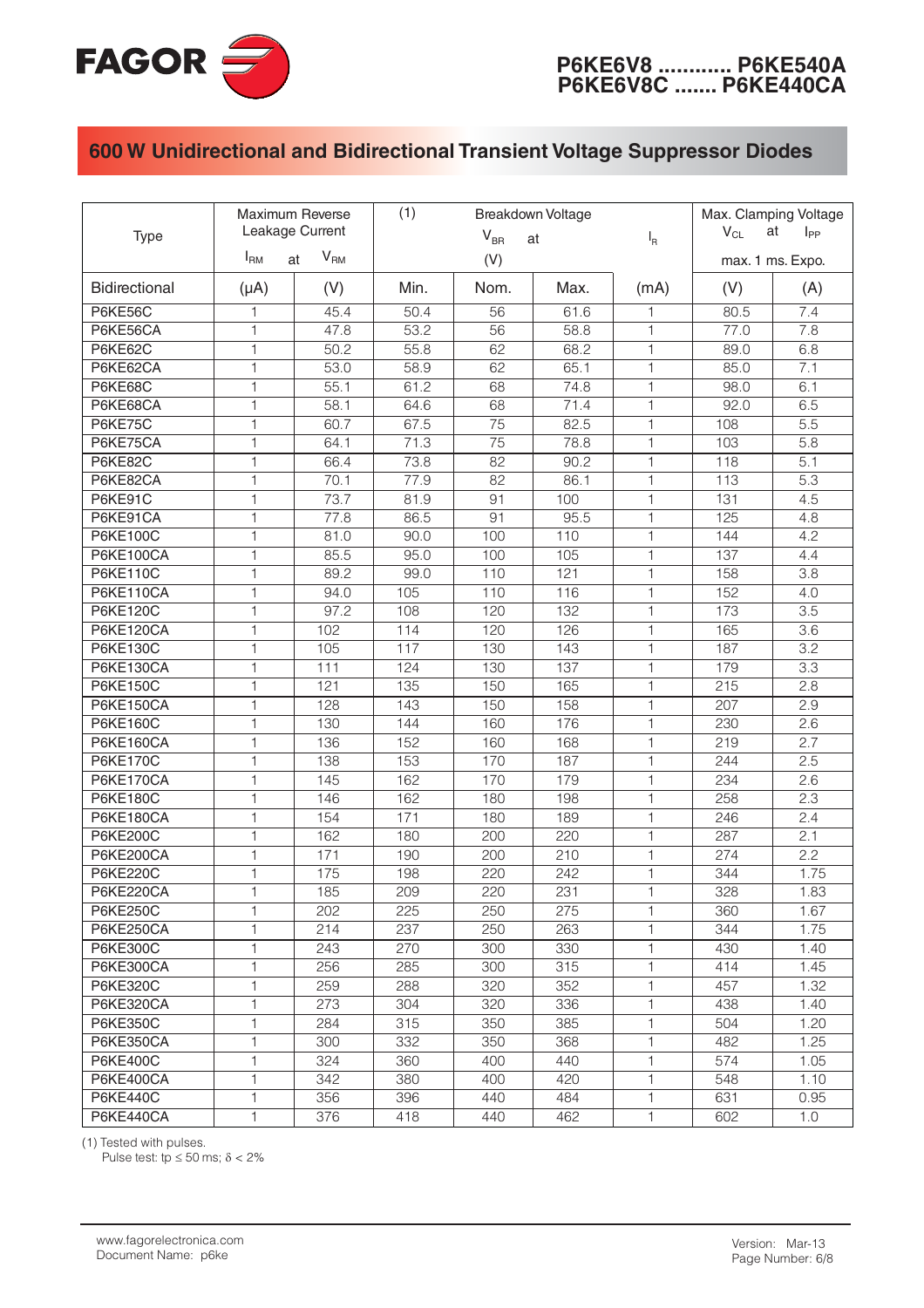

ပ္ပ

Ratings and Characteristics (Ta 25 °C unless otherwise noted)



Pulse wave form 10/1000



Tj - Initial Temperature in (°C)



**TYPICAL JUNCTION CAPACITANCE** 



www.fagorelectronica.com Document Name: p6ke